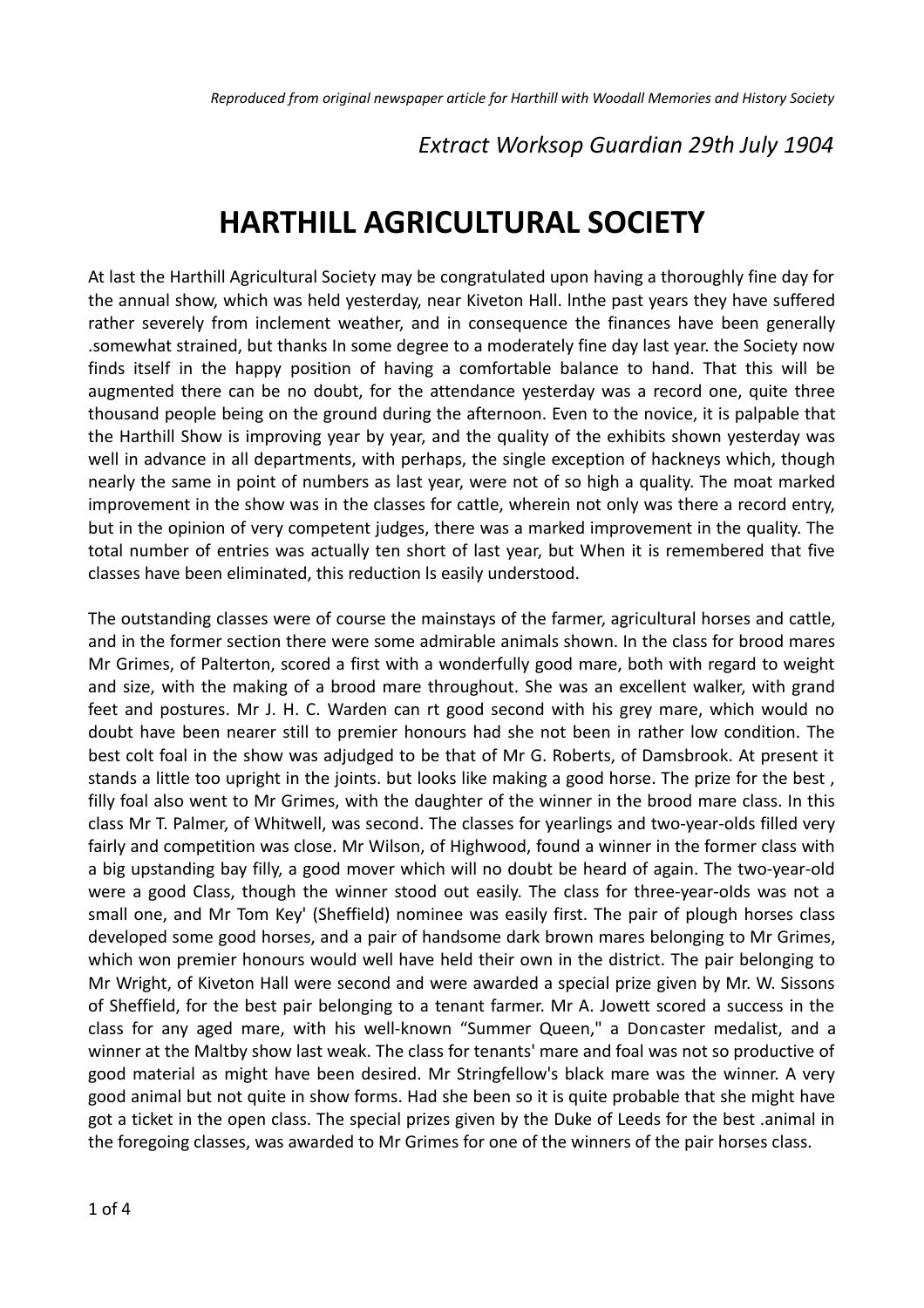Hackneys, as we have said, were not quite up to the mark, but there were one or two good animals amongst them them. though the quality was so even that to particularise would be invidious. Mr J. H. C. Walden captured a first and second in the yearling class, and Mr T. Arthur, of Sloswicks, and Mr L. Palmer, of Shireoaks, also secured tens tickets. For a hunting country the exhibit of animals for this purpose was somewhat disappointing . The riding and driving classes filled well and the judges had some difficulty in adjudicating, one of the judges himself trying several of the horses before awarding the premier prize. Mr. Joseph Child, of Thorpe, won the cup given by Mr. Butcher for the best turnout within a radius of three miles of Harthill. Summed up very briefly it may be said that the exhibits of horses fur agricultural purposes were highly satisfactory while the lighter material was not no good.

Cattle were the feature of the show, though the classes for one and two-year old's did not fill quite so well as was anticipated, and a suggestion was made that a premium should be offered next year to induce entries for three classes. Mr H. V. Machin showed his handsome bull, "Gateford Monarch," an exceedingly well bred beast. 'Though it was easily first, it was hardly in show condition. Mr Machin was also first and second in the class for bulls under two years of age, and he also obtained tickets in the classes for heifers, heifer calf, and bull calf. Mr Cass Smith was deservedly first with his handsome cow, " May Blossom," which, in addition to carrying off the best in its class, also secured the cup given by the Duchess of Leeds. Mr H. V. Machin was again successful in the open class, securing the cup given by Mr Hargrave Walters, and alto taking the special priers given by Messrs. Bibby anti Sons.

Of sheep there was, by a coincidence, exactly the same number of exhibits as last year, but there was a decided improvement in the quality. The long wool class for lambs filled well, and it was decidedly the best class in this section.

The poultry classes were well filled, nearly 100 exhibits being on view. Two old English game cocks, in fine condition, won in a good clean of game, moat of the binds of the modern variety were out of feather in this class. The Indians were fair, as were the next class, but the winners, a white Leghorn hen and a Minorca, were going into moult. The black Orpington hen, easily won. Rocks, apart from the winning were moderate. A good barren hen was first, and a pretty buff pullet second. A largo well shown Langahan cock won first in-an interesting variety clans. The first in the bantam class, a modern' Duckwing cock, well deserved his position, as did the winning pair of Aylesbury ducks. An Embden gander, a frequent winner, here justly maintained his position.

The success of the show is attributed to the interest in it taken by the Duke of Leeds, and the energy of the Secretary, Mr A. Harvey – Colonel Archer proposed the health of the judges for whom Mr Cocks (Kirton Lindsey) replied . - Mr Stringfellow submitted the health of the Duke of Leeds, and the Rev. W. P, Blakenby proposing the health of the Duchess and Lord Carmarthen. The health of her Grace was honoured by the singing of "He's a jolly good fellow" which, caused some amusement, and the Duke replied in a happy fashion.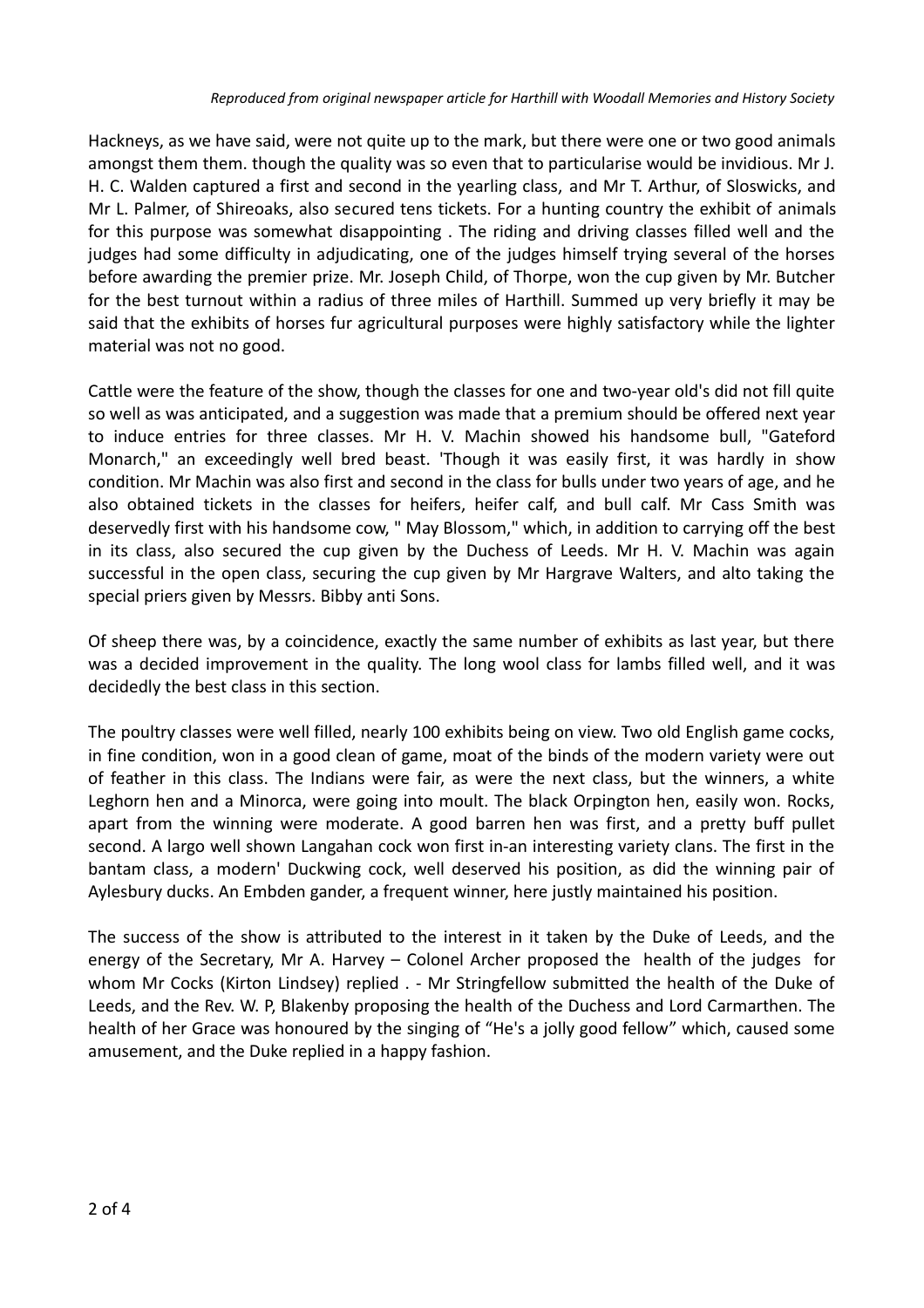The awards were as follows:

#### **HORSES - Agricultural**

Brood mares, with foal at foot: 1st and r for special, J Grimes, Palterton; 2 J.H.C. Wasden, Oldcotes ; 3 J.W. Wilson, Whitwell; bc, Sam Oldcotes; 3 W. Wilson, Whitwell; bc Sam Booth, Bondhay. Colt foal: 1, George Roberts, Damsbrook; 2 Sam Booth; 3, George Stevenson, Netherthorpe; r, George Helliwell, Shireoaks. Filly foal: 1, J. Grimes, Palterton; 2, Tom Palmer, Whitwell; 3, J.H. Stephenson, Slade Hooton; r, H.V. Machin Gateford Hill. Yearling gelding or filly: 1 W. Wilson, 2 J. Grimes; 3 G.M. Ashorpe, Dinnington Hall; r J.H.C. Wasden; ho, Sydney Smith, Holme House. Two year old gelding or filly: 1 J Grimes, 2nd r, P Revitt, Carr ; 3 W. Wilson; hc, C Archer, Wales. Three year old gelding or filly : 1 T Kay, Sheffield ; 2 G. Robert., 3 J N Morton, Wades Hall. Pair of plough horses. (the property of a tenant farmer) in ploughing tackle : 1 and special J. Crimes ; 2, Mrs Wright, Kiveton Hall ; 3, G Stevenson ; r, J M Morton ; hc, C. Jeffcock, Wales Manor.. A emerald prize for the best pair of plough horses, the property of a tenant farmer, on the Duke of Leeds Estate Mrs Wright, Kiveton Hall. Gelding or mare, any age (open to all England) : 1 S.A. Jowett, Oldcotes ; 2 Tom Kay, r Mrs Wright, Kiveton Hall ; hc, G H Thorpe, Brampton, and Sidney Smith. Special prize (cup, given by the Duke of Leeds, for best mare and foal owned by a tenant on the Kiveton Park estate : 1 G H Stringfellow, r G. Stevenson. Cup, given by the Countess of Yarborough, for best mare and foal owned by a tenant on the Kiveton. Park estate, including the -Conisbro' tenants 1 G. Stevenson.

# H**ACKNEYS AND ROADSTERS**

Brood mare, beet fitted for breeding hackneys, with foal at foot : 1, G Stevenson ; 2, T. E. Morrell, Helleby; 3, Sam Booth. Colt foal: 1, S. Clarkson, Maltby ; 2, T. E. Morrell ; 3, G. M. Morrison, Carlton. Filly foal: 1, L Palmer, Shireoaks; 2, Sam Booth ; 3, G Stevenson, Yearling gelding or filly: 1 and 2, J H C Wasden; 3, H. Beech, Slade Hooton; c, A Brocklehurst, Dinnington. Two-year-old gelding or filly: 1, T. Arthur, Sloswicks ; 2, Sam Booth ; 3, Hermon Beason, Worksop; c, Myles Gosling, Barlboro'.

#### **HUNTERS**

Brood mare (not thoroughbred) for breeding hunters, with foal at foot: 1. T Arthur ; 2, G. Stevenson. Hunting gelding or mare, 4 or S years old, the property of a tenant farmer within the radius of the show: 1, T E Morrell; 2, Joseph Child, Thorpe Salvin, The Bone, Carriage, and General Insurance Co., Ltd., special prize for best mare and foal 1, T Arthur, The County Live Stock Insurance Association, Ltd, special prize for best foal 1, 0 Stevenson.

# **DRIVING IN HARNESS**

Gelding or more, any age, 14.2 hands and upwards 1, R Spencer, Micklebring; 2, W A Spencer, Braithwell ; 3, S.A. Jowett. Gelding or mare, any age, under 14 2 hands: 1, and J Thompson, Station Hotel, Worksop ; 2, 0 Stevenson ; 3, J Boaler, Cresswell. Tradesmen's turnout, suitable to his business 1 and 3, Tom Kay, Sheffield ; 2, W Revill, Conisboro'. Turnout, in harness, the property of a tenant farmer within a radius of six miles of Harthill : 1, G Stevenson ; 2, J Child ; 3, H Henson; h c, J Bealby, Thorpe Salvin. Silver cup, given by Mr C. L Butcher, Handsworth, for best torn-out, in harness, the property of a tenant farmer within a radius of not more than three mil. of Harthill Church: 1, J Child; r, G Stevenson.